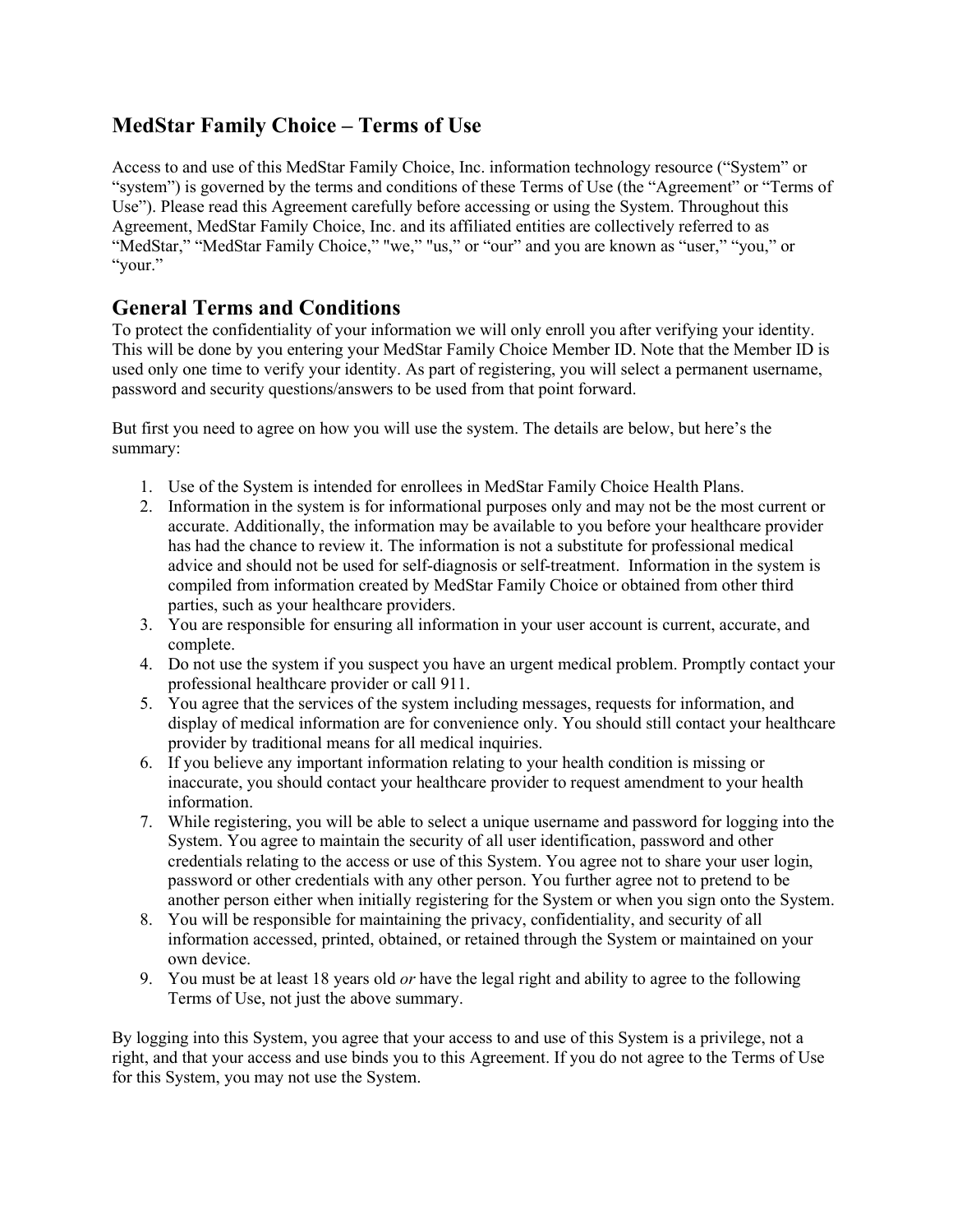We may modify this Agreement at any time and without further notice. Any modifications made to this Agreement will be effective immediately upon posting directly to the login window or via link available on the login screen. By accessing or using the System, you agree to be bound by all of the terms and conditions of the Agreement as posted on the System at the time of your access or use. You agree to periodically review these Terms of Use, (available at the bottom of each page) to see if there are any changes that may affect you. Your continued use of the System signifies your continued agreement to these Terms. You further agree that a copy of MedStar Family Choice's Notice of Privacy Practices is available to you at the bottom of these Terms of Use and provides information on how your Protected Health Information (PHI) is used at MedStar Family Choice.

### **DISCLAIMER**

THE SYSTEM AND ANY INFORMATION CONTAINED ON OR PROVIDED THROUGH THE SYSTEM IS PROVIDED ON AN ""AS IS"" BASIS. THAT MEANS THAT THE INFORMATION CONTAINED ON OR PROVIDED THROUGH THIS SYSTEM IS INTENDED FOR INFORMATIONAL PURPOSES ONLY AND MAY NOT BE RELIED UPON TO BE THE MOST CURRENT OR ACCURATE INFORMATION. ADDITIONALLY, THIS SYSTEM MAY PROVIDE YOU ACCESS TO INFORMATION BEFORE YOUR HEALTHCARE PROVIDER HAS REVIEWED IT. ANY ACCESS TO THIS SYSTEM IS VOLUNTARY AND ANY USE OF THE INFORMATION CONTAINED IN THIS SYSTEM IS AT THE SOLE RISK OF THE USER. BECAUSE THE SYSTEM IS VOLUNTARY, DESIGNED FOR INFORMATIONAL PURPOSES ONLY, AND IS PROVIDED WITHOUT CHARGE, YOU ALSO AGREE THAT IT DOES NOT CONSTITUTE ""DOING BUSINESS"" IN ANY SPECIFIC JURISDICTION, IT DOES NOT CONSTITUTE SOLICITING BUSINESS FOR US OR ANY OF OUR AFFILIATED COMPANIES, NOR DOES ACCESS TO THE SYSTEM ESTABLISH ""MINIMUM CONTACTS"" WITH ANY JURISDICTION OUTSIDE OF THE STATE OF MARYLAND.

PARTS OF THIS SYSTEM MAY CONTAIN INFORMATION OR CONTENT THAT WE DO NOT OPERATE, CONTROL, SUPPLY, ENDORSE, WARRANT OR GUARANTEE AGAINST ERRORS, OMISSIONS, DELAYS, INTERRUPTIONS OR LOSSES, INCLUDING LOSS OF DATA. USERS OF THIS SYSTEM ARE RESPONSIBLE FOR MAINTAINING A MEANS EXTERNAL TO MEDSTAR'S SYSTEM TO ENABLE THE RECONSTRUCTION OF ANY LOST DATA OR INFORMATION.

WE RESERVE THE RIGHT AT ANY TIME AND FROM TIME TO TIME TO MODIFY OR DISCONTINUE, TEMPORARILY OR PERMANENTLY, THIS SYSTEM, OR ANY PART THEREOF, WITH OR WITHOUT NOTICE.

THE MARYLAND UNIFORM COMPUTER INFORMATION TRANSACTIONS ACT OR ANY VERSION THEREOF ("MUCITA") SHALL NOT APPLY TO THIS AGREEMENT AND, TO THE EXTENT THAT MUCITA IS APPLICABLE, THE PARTIES AGREE TO OPT-OUT OF THE APPLICABILITY OF MUCITA PURSUANT TO SECTION 22-104 OF THE COMMERCIAL LAW ARTICLE OF THE ANNOTATED CODE OF MARYLAND.

#### **DISCLAIMER OF WARRANTIES AND LIMITATION OF LIABILITY**

WE DO NOT MAKE ANY EXPRESS OR IMPLIED WARRANTIES, REPRESENTATIONS OR ENDORSEMENTS OF ANY KIND WHATSOEVER (INCLUDING WITHOUT LIMITATION, WARRANTIES OF TITLE OR NON-INFRINGEMENT, OR ANY WARRANTIES OF MERCHANTABILITY OR FITNESS FOR A PARTICULAR PURPOSE) WITH REGARD TO THE SYSTEM, OR WITH RESPECT TO ANY INFORMATION, PRODUCT, SERVICE, MERCHANDISE OR OTHER MATERIAL PROVIDED ON OR THROUGH THE SYSTEM. WE DO NOT WARRANT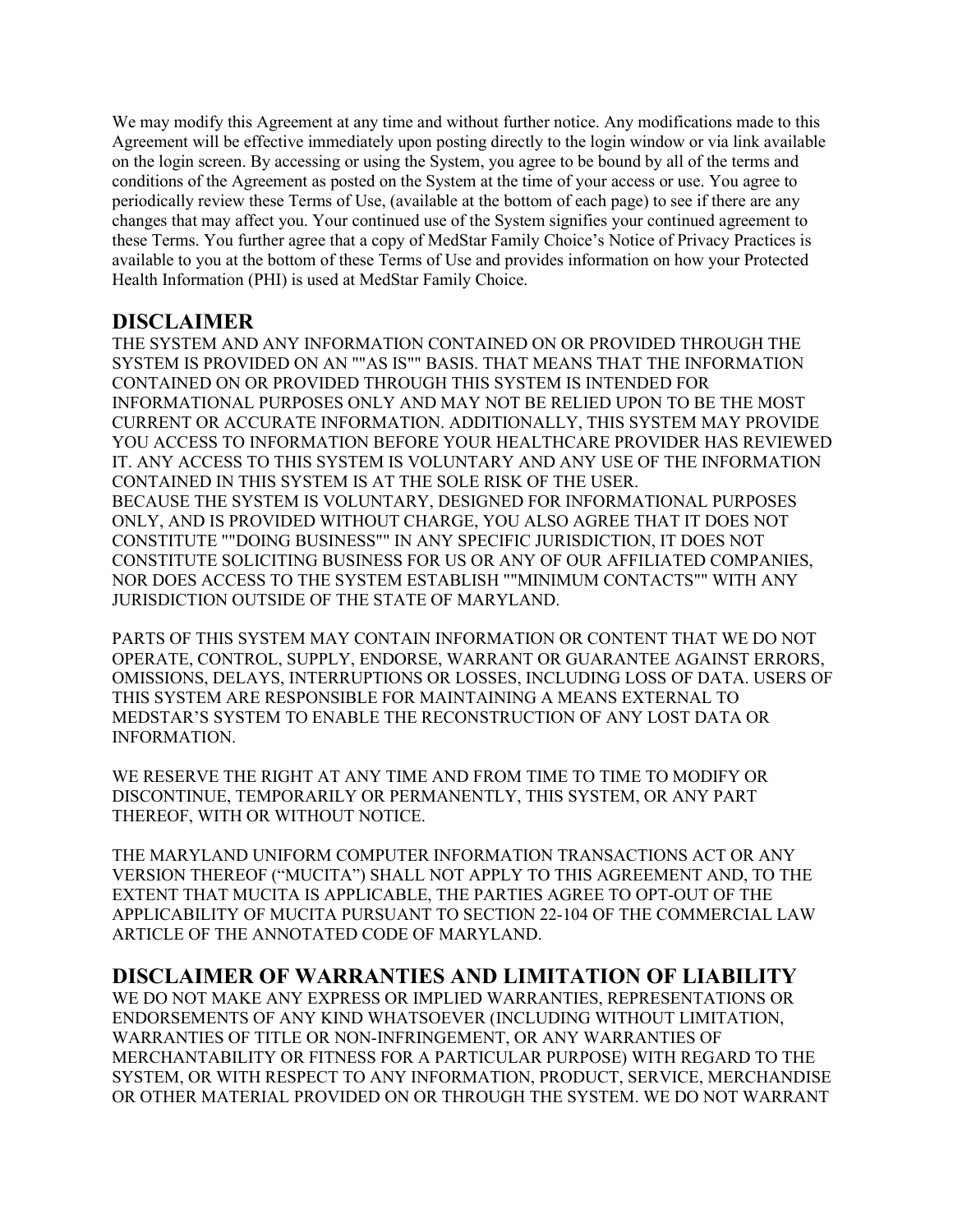OR GUARANTEE THE ACCURACY, COMPLETENESS, CORRECTNESS, TIMELINESS OR USEFULNESS OF ANY INFORMATION, PRODUCTS, SERVICES, MERCHANDISE OR OTHER MATERIAL PROVIDED THROUGH THE SYSTEM OR ON THE INTERNET GENERALLY. WE MAKE NO WARRANTY OR GUARANTEE THAT THE SYSTEM WILL BE UNINTERRUPTED, TIMELY, SECURE OR ERROR-FREE. WE ALSO DO NOT WARRANT OR GUARANTEE THAT FILES AVAILABLE FOR DOWNLOADING THROUGH THE SYSTEM WILL BE FREE OF INFECTIONS OR VIRUSES, WORMS, TROJAN HORSES OR OTHER CODE THAT CONTAINS CONTAMINATING OR DESTRUCTIVE PROPERTIES.

THE CONTENT CONTAINED IN THIS SYSTEM IS PROVIDED FOR GENERAL INFORMATIONAL PURPOSES ONLY AND IS NOT INTENDED AS, NOR SHOULD IT BE CONSIDERED A SUBSTITUTE FOR, PROFESSIONAL MEDICAL ADVICE. DO NOT USE THE INFORMATION CONTAINED IN THIS SYSTEM FOR DIAGNOSING OR TREATING ANY MEDICAL OR HEALTH CONDITION. IF YOU HAVE OR SUSPECT YOU HAVE A MEDICAL PROBLEM, PROMPTLY CONTACT YOUR PROFESSIONAL HEALTHCARE PROVIDER OR DIAL 911. THIS SYSTEM DOES NOT CONTAIN A COMPLETE SET OF YOUR HEALTH INFORMATION. HOWEVER, IF YOU BELIEVE ANY IMPORTANT INFORMATION RELATING TO YOUR HEALTH CONDITION IS MISSING OR INACCURATE, YOU ARE RESPONSIBLE FOR CONTACTING YOUR PROFESSIONAL HEALTHCARE PROVIDER TO EXERCISE YOUR RIGHTS TO REQUEST AMENDMENT TO YOUR HEALTH INFORMATION.

WE ARE NOT LIABLE TO ANY USER, OR ANYONE ELSE, FOR ANY DECISION MADE, ACTION TAKEN, OR THE FAILURE TO MAKE ANY DECISION OR TAKE ANY ACTION, BASED ON RELIANCE UPON THE INFORMATION CONTAINED ON OR PROVIDED THROUGH THIS SYSTEM OR BASED ON UNAVAILABILITY OF THIS SYSTEM. YOU AGREE TO HOLD HARMLESS MEDSTAR FAMILY CHOICE, INC., ITS AFFILIATED ENTITIES, AND THEIR RESPECTIVE OFFICERS, DIRECTORS, EMPLOYEES, PHYSICIANS AND VOLUNTEERS FROM ALL CLAIMS, JUDGMENTS OR DAMAGES RELATING TO THE USE OF THIS SYSTEM.

#### **Users' Agreement**

Access Agreement. By registering to use this System, users will be assigned unique user login names and passwords. You agree to maintain the security of all user identification, password and other credentials relating to the access or use of this System. You agree to store your user credentials in a safe and secure place and not share your user login, password or other credentials with any other person. You will not invade the privacy of, or obtain the identity of, any other user of these services. You are responsible for all uses of the services accessed through your user ID and password.

Use Agreement. You agree that you will only access and use this System, any component thereof, or any connected systems, for lawful and permitted purposes and that you will not be permitted to access or use any part of the System for an unlawful purpose or in a manner that is otherwise restricted or limited by MedStar policies, rules, or requirements. You further agree not to pretend to be another person either when initially registering for the System or when you sign onto the system. This does not preclude your access to information of other members of your family for which you are legally entitled. You may create a record for (i) an adult who consents to you managing their health pursuant to a form of written consent as approved by MedStar, (ii) an adult for whom you are a legal guardian, or (iii) a minor (your minor child or a child for whom you are a legal guardian), to the extent allowed by applicable law. Due to various federal and state regulations, certain categories of a minor's health information have been identified as sensitive and therefore may not be available within a minor's record, or the record of an adult patient for whom you serve as a personal representative.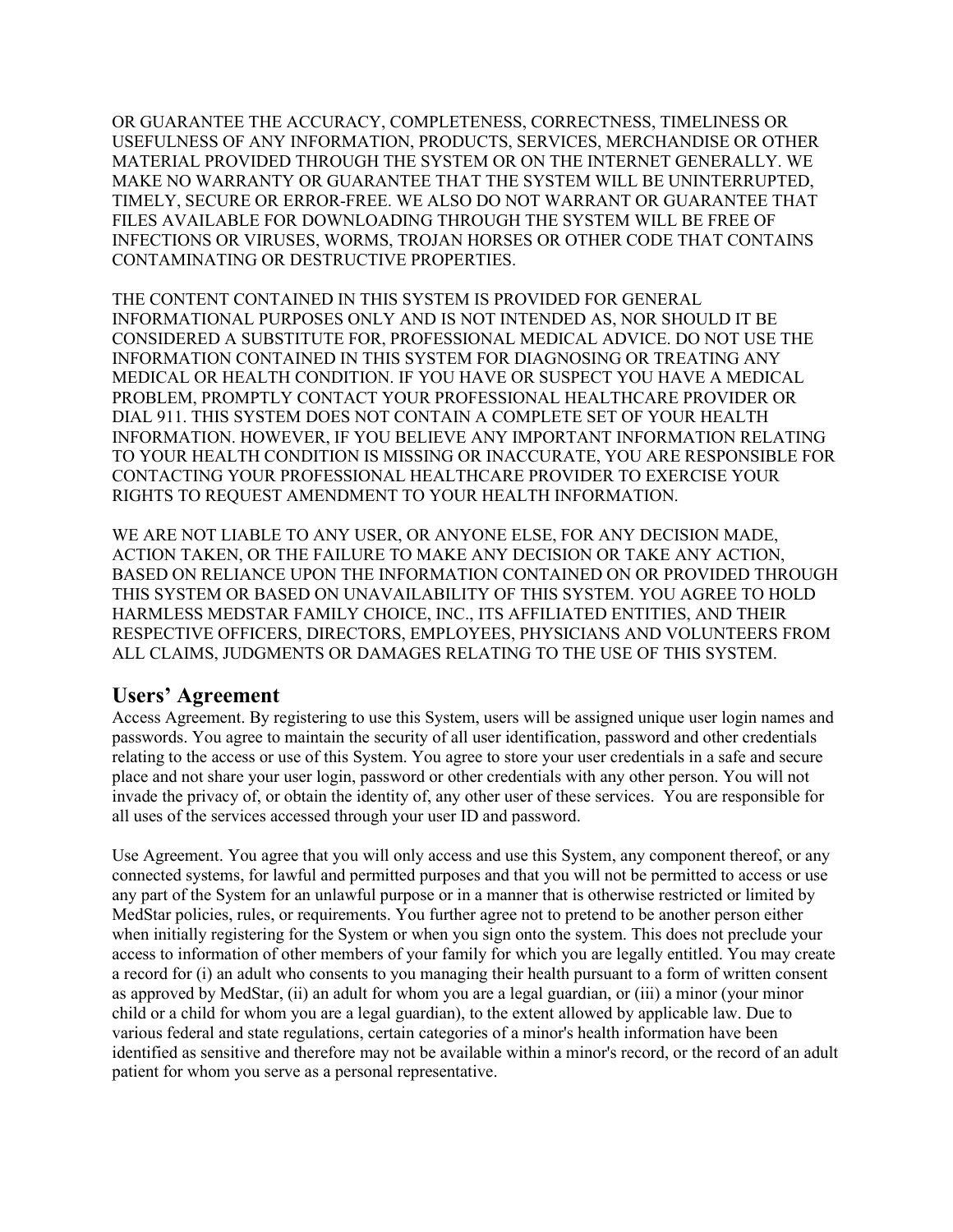Secure Messaging. You agree that secure messaging tools, including but not limited to requests for account changes or information, and other messaging activities are provided for convenience only and are not a substitute for contacting MedStar Family Choice or your healthcare provider, as applicable, by traditional means of communication. You agree that there is no guarantee that you will receive a response to secure messaging attempts and that it is your responsibility to contact MedStar Family Choice or your healthcare provider in the event you do not receive a response. You further agree that we may terminate or discontinue secure messaging tools or features at our discretion at any time and without any prior notice.

Confidentiality, Privacy and Security of Information. In addition, you agree that upon accessing the System, you become responsible for maintaining the privacy, confidentiality, and security of all information accessed, obtained, or retained through the System or otherwise stored or maintained on your own device. This means that by accessing the System, you are responsible for the protection of any information stored on your device or accessed or used through the System including, when applicable, the appropriate physical, administrative, and technical safeguards necessary to protect the unauthorized access, use, or disclosure of such information. You acknowledge that you are solely responsible for any liability arising out of such inappropriate access, use or disclosures. This means, for example, that you are responsible for appropriately protecting passwords, taking appropriate steps to secure sensitive data transmissions, logging off the System when not in use, and instituting all protections relating to your hardware or software used to access the System that are necessary to protect the integrity and security of any information stored on your device, including but not limited to installing and operating anti-virus and anti-spyware, among other security protection hardware or software.

Acceptable Use. You agree you will not access, attempt to access, or use the System:

- 1. for any purpose in violation of local, state, national or international laws;
- 2. for any purpose that infringes on or violates any rights of any party;
- 3. for any purpose that threatens MedStar's systems, reputation, licensure or accreditation status, or is otherwise harmful to MedStar;
- 4. in any way that would interfere with other users' Acceptable Use of MedStar systems;
- 5. to circumvent or render ineffective, any means of protecting privacy and security of MedStar members, patients and other users;
- 6. as a means to distribute any unsolicited material to any third parties, impersonate another person or create any false MedStar account information or health record for yourself or others;
- 7. to install, store, download, use, copy, share, display or transmit any materials or information that is unlawful, obscene, defamatory, threatening, harassing, abusive, slanderous, hateful or embarrassing to any other person or entity as determined by us in our sole discretion.

Agreement to Not Re-Disclose or Release Information. You agree not to download, print, or otherwise redisclose or release any information obtained or accessed through the System except as necessary to share with your healthcare providers or payers for your care and treatment and as otherwise permitted by law.

Hold Harmless. You agree to hold harmless, indemnify, and defend at MedStar's option, MedStar, its affiliates, and their respective officers, directors, employees, physicians, volunteers, successors and assigns from any claims, damages, losses, liabilities, judgments, (including claims of lost wages, revenue, or business) as well as all costs and expenses (including reasonable attorneys' fees and costs) arising out of a claim by a third party relating to use of the System, for any breach or violation of this Agreement, or because of any services related to or provided by this System. You also agree to fully cooperate with MedStar to investigate any claims, complaints, or concerns arising out of your use of the System. The sole and exclusive remedy for dissatisfaction with the services provided through this System will be to stop using the System.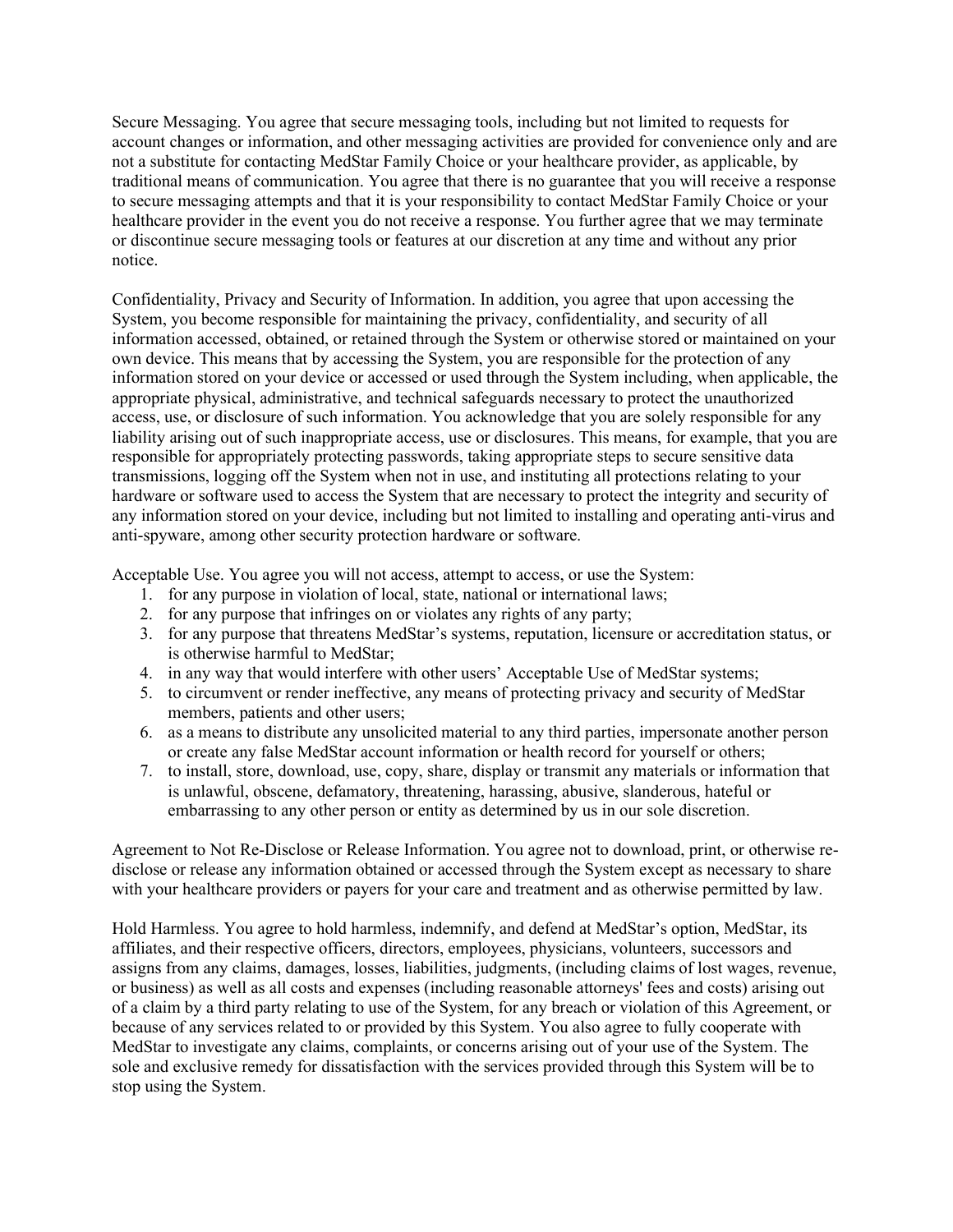Users agree to comply with all user responsibilities and obligations as stated in these terms of use.

## **Content Ownership / Copyright And Trademarks**

The information and content contained in this System, including but not limited to medical information relating to you, is owned in whole or in part by MedStar Family Choice, Inc. and/or its affiliated entities. Other information contained in this System may be owned, in whole or in part, by unrelated entities for which MedStar may be a licensee. All content or information created by or owned by MedStar shall remain the property of MedStar and its affiliated entities. All content or information created by or owned by an unrelated entity shall remain the property of that unrelated entity. This System may contain links to third party websites for convenience. MedStar does not endorse or control the content of any third party websites unless otherwise stated, and we have no responsibility for the content or material contained on such websites. This System may also contain trademarks and other copy written materials or information that are solely owned by, and shall remain solely owned by, MedStar Family Choice, Inc., its affiliated entities, or other unrelated rights holders. Subject to the terms of use herein, you may download and reprint copies of information relating to you and your health condition to share with your healthcare providers or payers for your care and treatment. Any other use of the materials is strictly prohibited without our prior written permission and the permission of the applicable rights holder(s).

## **Users' Representations**

All System users represent and warrant that they are at least 18 years of age or that they possess the legal right and ability to agree to these Terms of Service and to use this site in accordance with these Terms of Service.

## **Conflict Resolution**

You agree that this Agreement is entered into between you and us in the State of Maryland, United States of America, and is performed within the State of Maryland and governed by and shall be construed in all respects under the laws of the State of Maryland, exclusive of its choice of law or conflict of laws provisions. In any claim or action by you directly or indirectly arising under this Agreement or related to the Service, you and we each irrevocably agree to submit to the exclusive personal jurisdiction of the Maryland State Circuit Court sitting in Howard County, Maryland, or if such court does not have subject matter jurisdiction, then you and we each irrevocably agree to submit to the exclusive personal jurisdiction of the United States District Court, District of Maryland, Baltimore Division and we each waive any jurisdictional, venue or inconvenient forum objections to such court.

If any of the provisions of this Agreement are held to be not enforceable by a court or other tribunal of competent jurisdiction, then such provisions shall be limited or eliminated to the minimum extent necessary so that this Agreement shall otherwise remain in full force and effect. This Agreement is further subject to MedStar Family Choice enrollee dispute resolution and grievance procedures.

#### **Termination of Access Rights and Use Features**

MedStar Family Choice may modify, suspend, or limit access to the System at any time without notice, subject to applicable law. If you violate the terms of this Agreement, your rights to access and use this System may be immediately terminated and you may be subject to additional consequences, including criminal prosecution, civil litigation, reporting to appropriate law enforcement authorities, reporting to regulatory or licensure authorities, or other remedies as appropriate. In the event we terminate your System access, we may, in our sole discretion, notify you of our intent to terminate your access to this System. However, because access to and use of this System is a privilege, we may terminate access to the System, or any portion thereof, or discontinue providing the System, or any portion thereof without any prior notice at our discretion. These actions are in addition to and not in lieu or limitation of any other